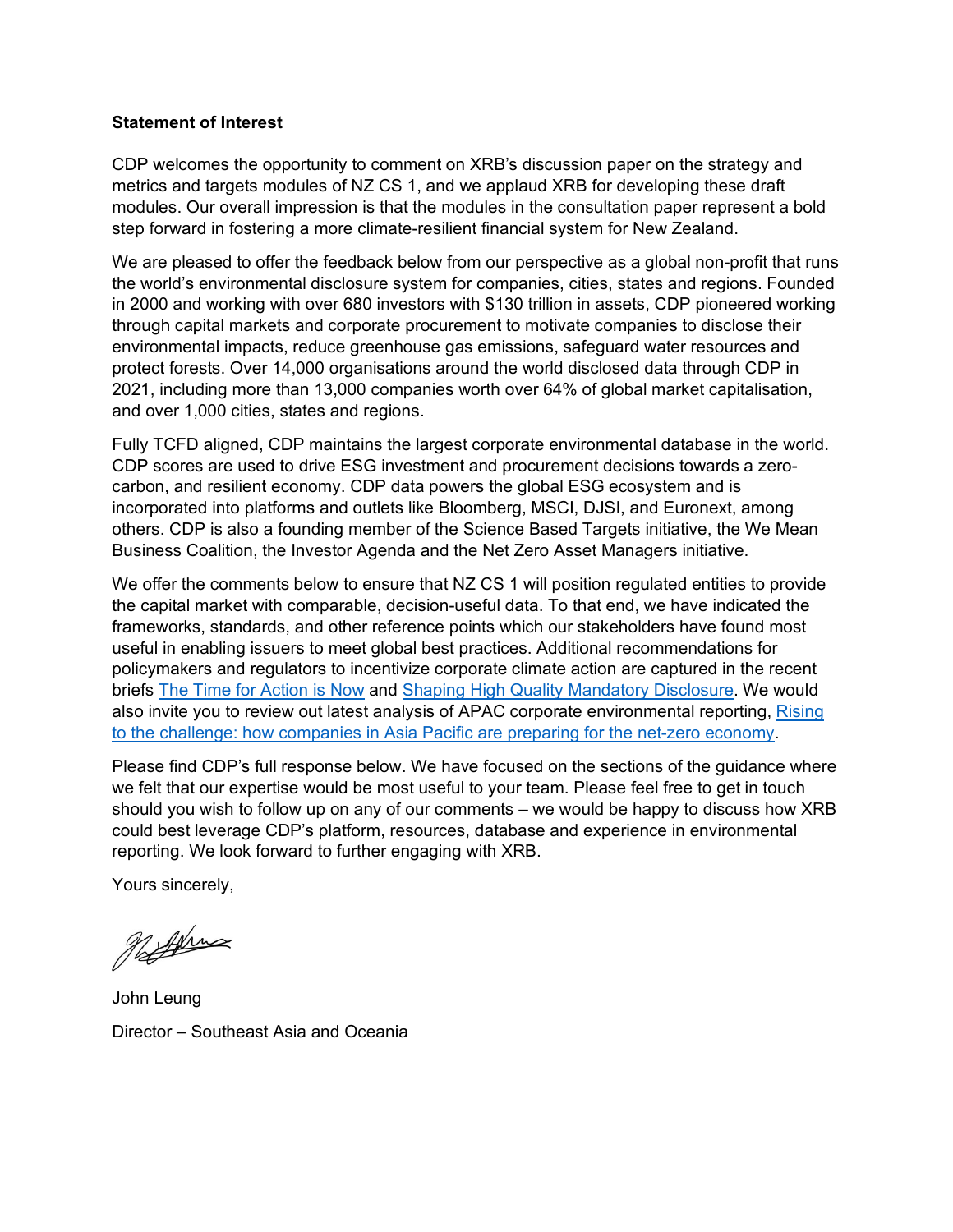**1) Do you think the proposed Strategy section of NZ CS 1 meets primary user needs?**

**a) Do you think that the information in this section of the standard will provide information that is useful to primary users for decision making? If not, please explain why not and identify any alternative proposals.** 

**b) Do you consider that this section of the standard is clear and unambiguous in terms of the information to be disclosed? If not, how could clarity be improved?** 

#### **c) Do you consider that this section of the standard is adequately comprehensive and achieves the right balance between prescriptiveness and principles-based disclosures? If not, what should be removed or added to achieve a better balance?**

Overall, we find the proposals for the strategy section of NZ CS 1 to meet primary user needs, and that the standard is clear and unambiguous in terms of the information to be disclosed. We have indicated below which elements of the section we believe XRB may wish to revise.

We would also like to acknowledge XRB for requiring companies to disclose details of their transition plans. Authorities in both the United Kingdom<sup>1</sup> and the Unites States<sup>[2](#page-1-1)</sup> have also signaled the need to develop and disclose transition plans. We believe that this requirement in NZ CS 1 will prepare CREs to prosper in a low-carbon economy and enable the commercial sector to better contribute to New Zealand's net-zero commitments.

### **2) Do you agree that a standalone disclosure describing the entity's business model and strategy is necessary? Why or why not?**

While requiring CREs to develop a standalone disclosure describing their business model and strategy would facilitate tracking over time and the impact of climate issues on the company's business model, care must be taken to ensure that any standalone disclosures do not lead to fragmentation or reduced accessibility of relevant information. We would suggest that any standalone disclosures should be cross-referenced or otherwise linked to mainstream reports to the greatest degree possible. We would also note that the requirement to create an additional, standalone document could increase the reporting burden on CREs, with a potentially deleterious effect on the quality of reporting. CDP's climate change questionnaire, platform, and associated guidance can help CREs identify and report TCFD-relevant data for inclusion in its required filings.

### **3) Do you agree that we should not prescribe which global mean temperature increase scenario(s) should be used to explore higher physical risk scenarios (such as 2.7°C and/or 3.3°C or by using Representative Concentration Pathways (RCP) such as RCP4.5 or 6), but rather leave this more open by requiring a 'greater than 2°C scenario'? Why or why not?**

CDP supports XRB's position that CREs should be free to choose the temperature increase scenario considered most important to their business, provided the scenario refers to an increase of more than 2°C. CDP's guidance material recognizes that companies in industries most at risk of physical impacts will likely choose scenarios with greater temperature increase.

<span id="page-1-0"></span><sup>1</sup> HM Treasury (2021): [Chancellor: UK will be the world's first net zero financial centre.](https://www.gov.uk/government/news/chancellor-uk-will-be-the-worlds-first-net-zero-financial-centre)

<span id="page-1-1"></span><sup>2</sup> US SEC (2022): [Enhancement and Standardization of Climate-Related Disclosures.](https://www.sec.gov/files/33-11042-fact-sheet.pdf)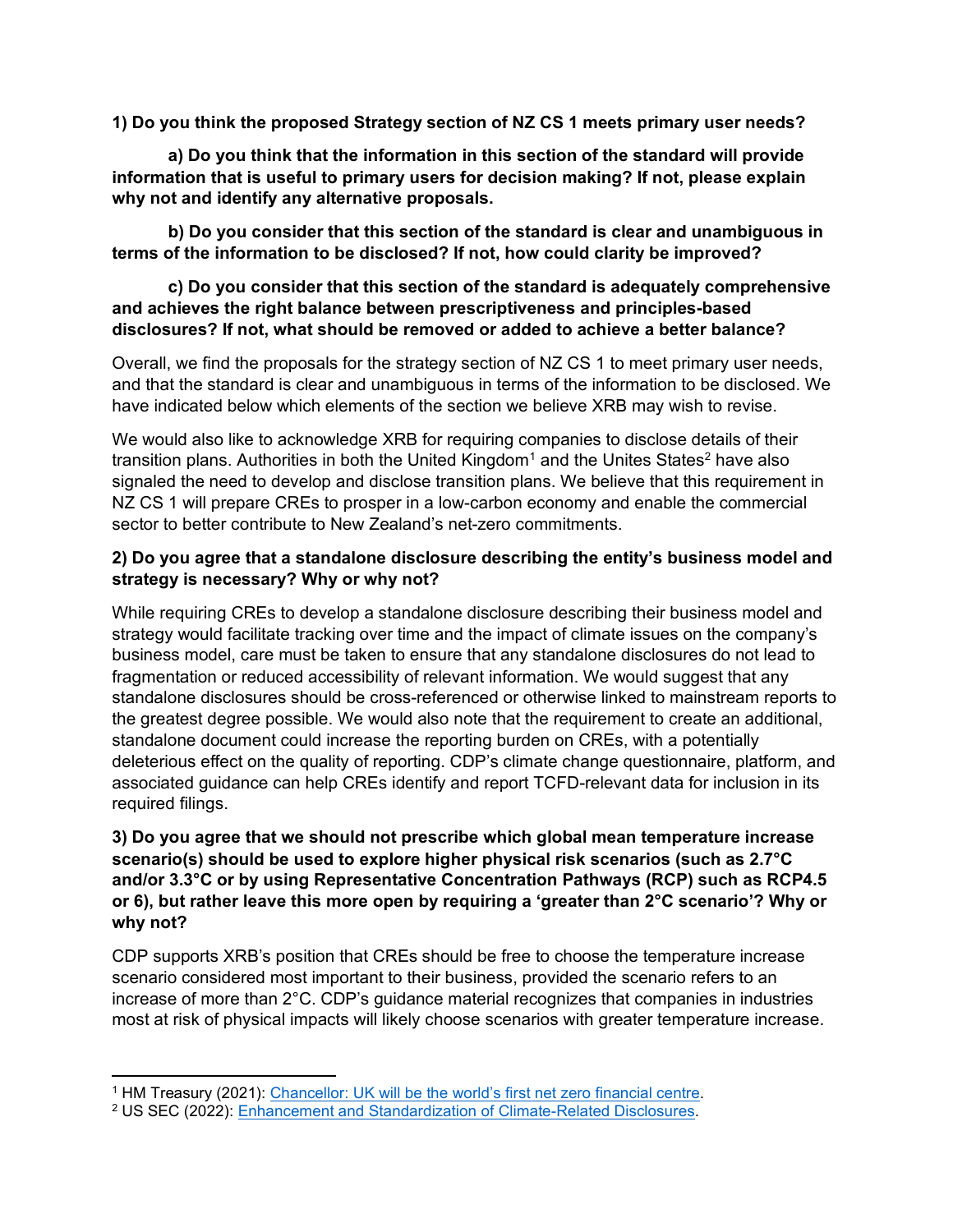The scenario selected for analysis should reflect the unique context and risk profile of each CRE.

While we agree that NZ CS 1 should not prescribe specific scenarios or degrees of warming beyond, we would suggest that the guidance include content on best practices in conducting and reporting scenario analysis – this could build on the "Getting started with scenario analysis" topic listed in 6.4. This could include guidance on how to select scenarios. CDP's [Technical](https://cdn.cdp.net/cdp-production/cms/guidance_docs/pdfs/000/001/430/original/CDP-technical-note-scenario-analysis.pdf?1643629797)  [Note on Scenario Analysis](https://cdn.cdp.net/cdp-production/cms/guidance_docs/pdfs/000/001/430/original/CDP-technical-note-scenario-analysis.pdf?1643629797) advises companies to begin with scenarios that are:

- Peer reviewed
- Used, referenced, and/or issued by an independent body
- Supported by publicly available datasets
- Updated regularly
- Linked to functional tools (i.e. visualizers, calculators, and mapping tools)

The Technical Note contains a list of scenarios that meet these criteria. XRB is welcome to share CDP's Technical Note with CREs.

#### **4) We do not require transition plans to be tied to any particular target such as net zero and/or 1.5°C, but that entities will be free to disclose this if they have done so. Do you agree? Why or why not?**

CDP respectfully disagrees on this point. Our position is that transition plans suffer from a lack of credibility without clear alignment with a 1.5°C future and a net-zero commitment by 2050 at the latest. The nature of a transition plan is to outline the company's pathway toward prosperity in a net-zero economy, and this planning is incomplete without reference to a clearly designated, net-zero endpoint. Absent such targets, transition plans will lack specificity and may fail to meet stakeholder expectations.

CDP's recent climate transition plan discussion paper outlines key elements for reporting a credible action plan and indicates how relevant indicators are captured on CDP's climate change questionnaire<sup>3</sup>. CDP research indicates that while roughly a third of companies disclosing through CDP have a transition plan, less than one-third of these companies disclosed credible targets, and only six percent of companies overall reported both an emissions target and a net-zero target<sup>[4](#page-2-1)</sup>. Among New Zealand companies responding to CDP, less than half disclose 80% or more of the elements of a credible transition plan. This suggests that the market requires a clear regulatory signal to prioritize credible transition planning.

NZ CS 1 provides XRB with an opportunity to show leadership in spurring CREs to set credible transition plans. We would invite XRB to include CDP's materials on transition planning and assessment methodology for transition plans in the guidance accompanying NZ CS 1. We would also be happy to provide XRB with CDP data on New Zealand companies' performance in transition plan disclosure.

5) Do you have any views on the defined terms as they are currently proposed?

<span id="page-2-1"></span><span id="page-2-0"></span>

 $3$  CDP (2021)[: Climate transition plan: discussion paper.](https://cdn.cdp.net/cdp-production/cms/guidance_docs/pdfs/000/002/840/original/Climate-Transition-Plans.pdf?1636038499)<br> $4$  CDP (2022)[: Are companies being transparent in their transition?.](https://cdn.cdp.net/cdp-production/cms/reports/documents/000/006/127/original/2021_Climate_transition_plan_disclosure_FINAL.pdf?1647432846)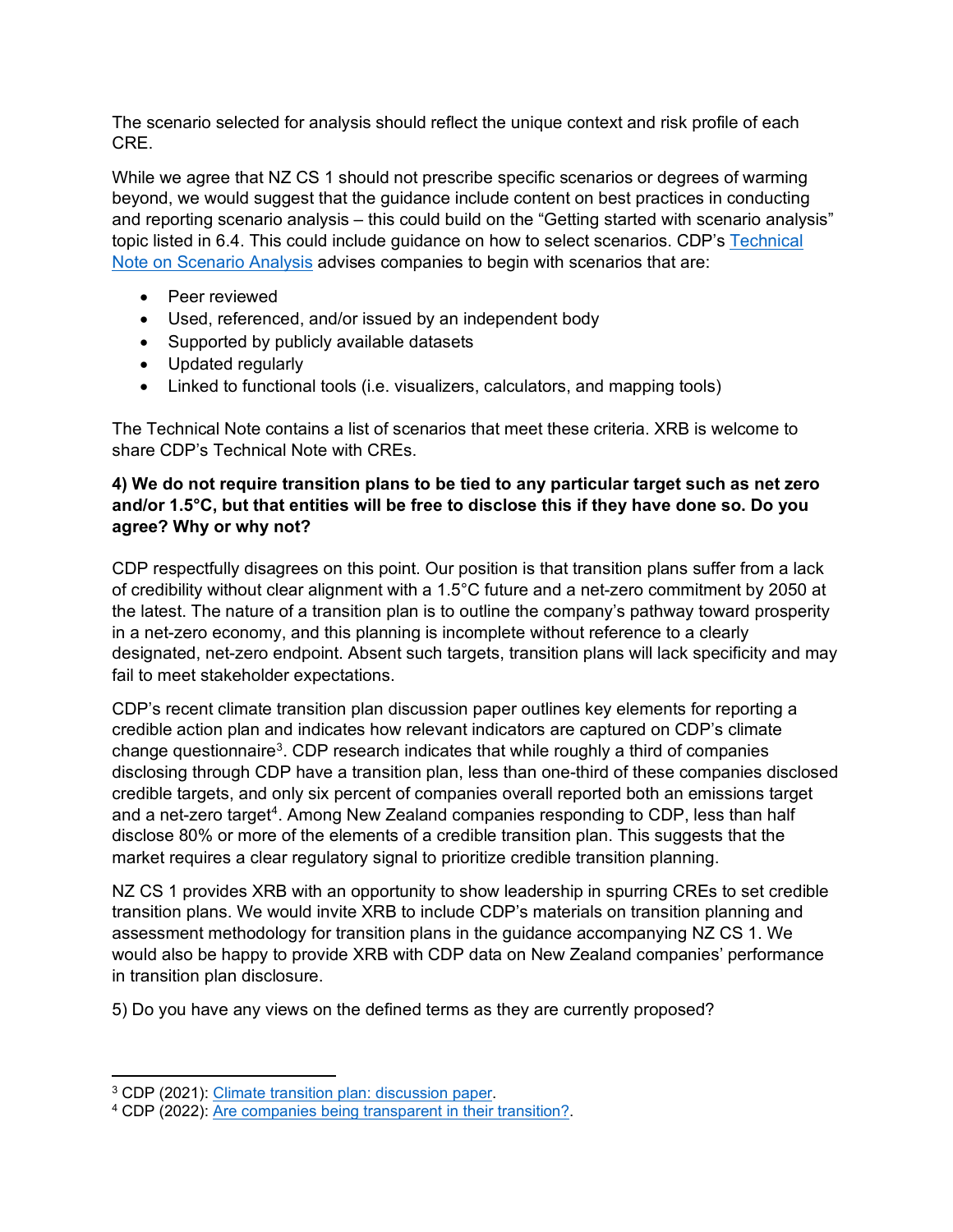#### **6) The XRB has identified adoption provisions for some of the specific disclosures in NZ CS 1:**

### **a) Do you agree with the proposed first-time adoption provisions? Why or why not?**

Overall, we agree with the proposed adoption provisions. It is reasonable to expect CREs to be able to provide qualitative information on financial impacts in the first reporting year, and to be able to provide quantitative information in subsequent years. We find that this arrangement strikes the right balance between the urgent need to provide markets with relevant data and the time required for CREs to build capacity in quantitative analysis of climate impacts. We take the same attitude toward the delay in implementing the full requirements for transition and adaptation planning.

## **b) In your view, is first-time adoption relief needed for any of the other disclosure requirements? Please specify the disclosure and provide a reason.**

We agree with the decision to exclude scenario analysis from first-time adoption provisions. As the discussion document notes, scenario analysis is a precursor to estimating potential financial impacts of climate change and constructing transition plans, and delaying the scenario analysis requirement would also entail delaying these exercises. Scenario analysis has been in use for some time now, and the both the discussion document and the general direction of travel in climate reporting send a clear signal that CREs should begin building capacity in scenario analysis now.

# **7) Do you think the proposed Metrics and Targets section of NZ CS 1 meets primary user needs?**

# **a) Do you think that the information in this section of the standard will provide information that is useful to primary users for decision making? If not, please explain why not and identify any alternative proposals.**

Overall, we agree that this section meets the needs of primary users, and that the data reported by CREs will be decision useful to users.

We would like to acknowledge and applaud XRB for requiring CREs to disclose information on the proportion of management remuneration linked to managing climate-related risks and opportunities. CDP's believes that this linkage increases accountable and provides the right incentives to manage climate-related issues, and we encourage other policy actors to require similar disclosures.

We also appreciate the emphasis that NZ CS 1 puts on the need to make fulsome disclosures on emissions across all three scopes, including the emissions factors; methodologies; and consolidation approach used to calculate the reported emissions. These requirements will yield a high degree of transparency and provide users with greater confidence in the reported data.

### **b) Do you consider that this section of the standard is clear and unambiguous in terms of the information to be disclosed? If not, how could clarity be improved?**

Yes, however we should suggest that XRB consider rephrasing "science-based" in item 7(b) of Table 6. Out concern is that the proposed phrasing may conflate the general concept of emissions targets based on and consistent with climate science with the validation process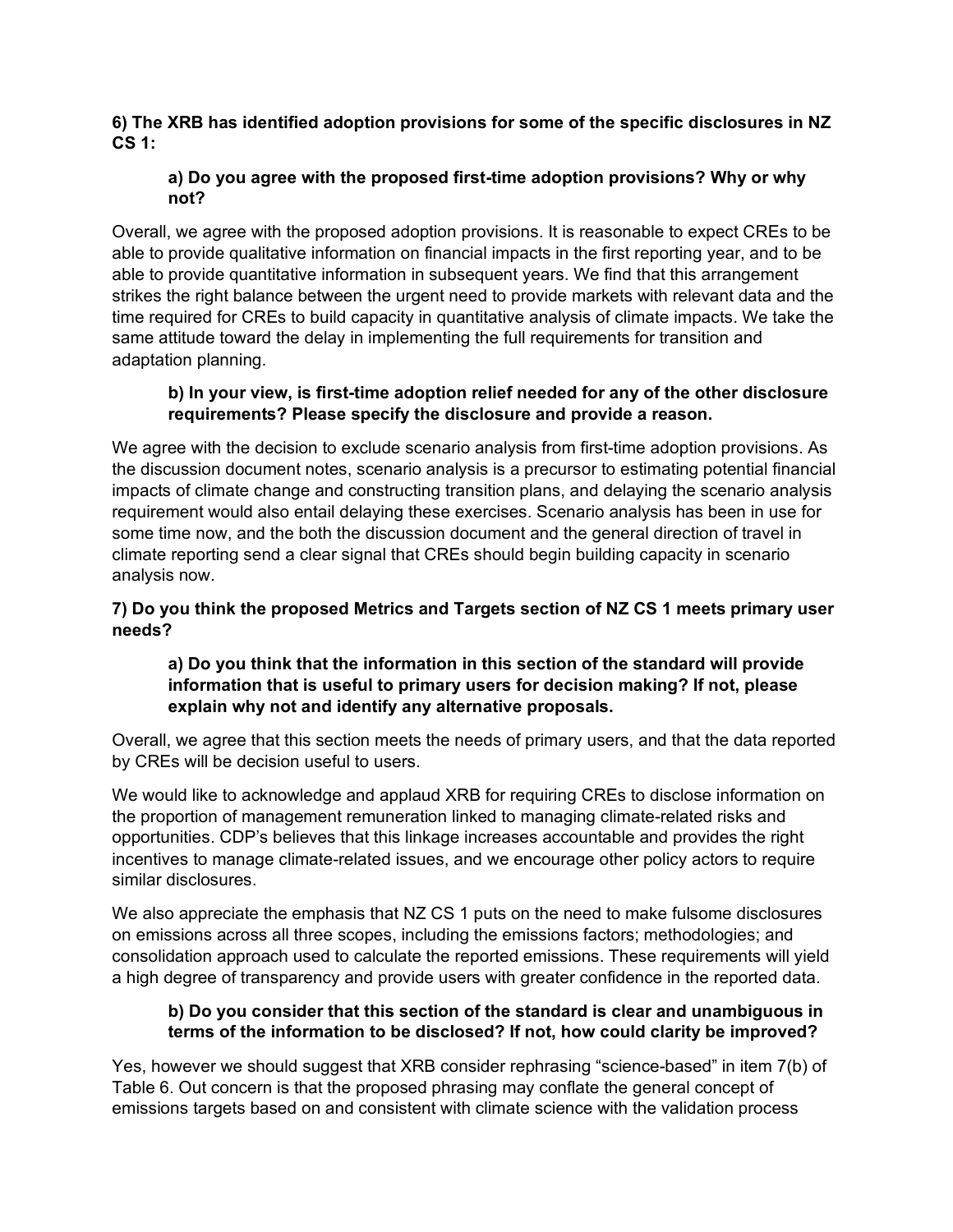carried out by the Science Based Targets Initiative (SBTi) and its associated net-zero methodology. While the practice of basing targets on science is not owned by any since entity, the prominence of the SBTi – especially in New Zealand, where 13 many companies have SBTi-validated targets – and its association with the term "science-based" may lead to confusion. We would suggest that XRB consider alternate phrasing like "targets based on science".

We would also propose that in item  $4(b)$  of Table 6 that XRB consider adopting a more prescriptive approach and requiring companies to disclose GHG emission intensity in terms of a single metric. This would facilitate comparability both within and across sectors. The definition supplied – an expression of "GHG impact per unit of physical activity or unit of economic output" – is accurate but potentially opens the door to CREs using various, incomparable metrics. This could dilute the value of the reported data.

CDP considers it best practice to report emissions intensity in terms of per unit of revenue, as this is broadly applicable and easily calculated. We would ask that XRB require this from CREs, while encouraging them to also express intensity in terms of other relevant, more sector-specific units.

### **c) Do you consider that this section of the standard is adequately comprehensive and achieves the right balance between prescriptiveness and principles-based disclosures? If not, what should be removed or added to achieve a better balance?**

Yes – within the context of the above comments, we find the standard to strike a reasonable balance between prescriptiveness and principles-based flexibility.

#### **8) We have not specified industry-specific metrics. The guidance will direct preparers where to look for industry-specific metrics. Do you believe this is reasonable or do you believe we should include a list of required metrics by industry? If so, do you believe we should use the TCFD recommendations or follow the TRWG prototype?**

We believe that at this point it is reasonable to limit NZ CS 1 to universally relevant metrics, with guidance directing CREs to separate, industry-specific metrics. We note that both the TCFD and the TWRG of the IFRS have indicated industry-specific metrics and that there is a degree of divergence between the two sets of metrics. CDP agrees with XRB's approach of monitoring the development of best practices globally with a view toward revising future versions of the standard to include industry-specific metrics.

We would also like to invite XRB to make use of CDP's 17 sector-specific questionnaires, which contain industry-specific metrics that CDP's stakeholders have found to be most relevant. CDP's resources library also includes guidance on how to measure and report each of the sector-specific questions in CDP's questionnaires<sup>[5](#page-4-0)</sup>.

# **9) We will require disclosure of scope 3 value chain emissions as part of this standard. Are there areas (particularly in your scope 3 value chain) where there are impediments to**

<span id="page-4-0"></span><sup>5</sup> Full questionnaires, scoring methodology, and guidance materials for both CDP's general and sector-specific climate change questionnaires can be found on the [Guidance for Companies](https://www.cdp.net/en/guidance/guidance-for-companies/) page.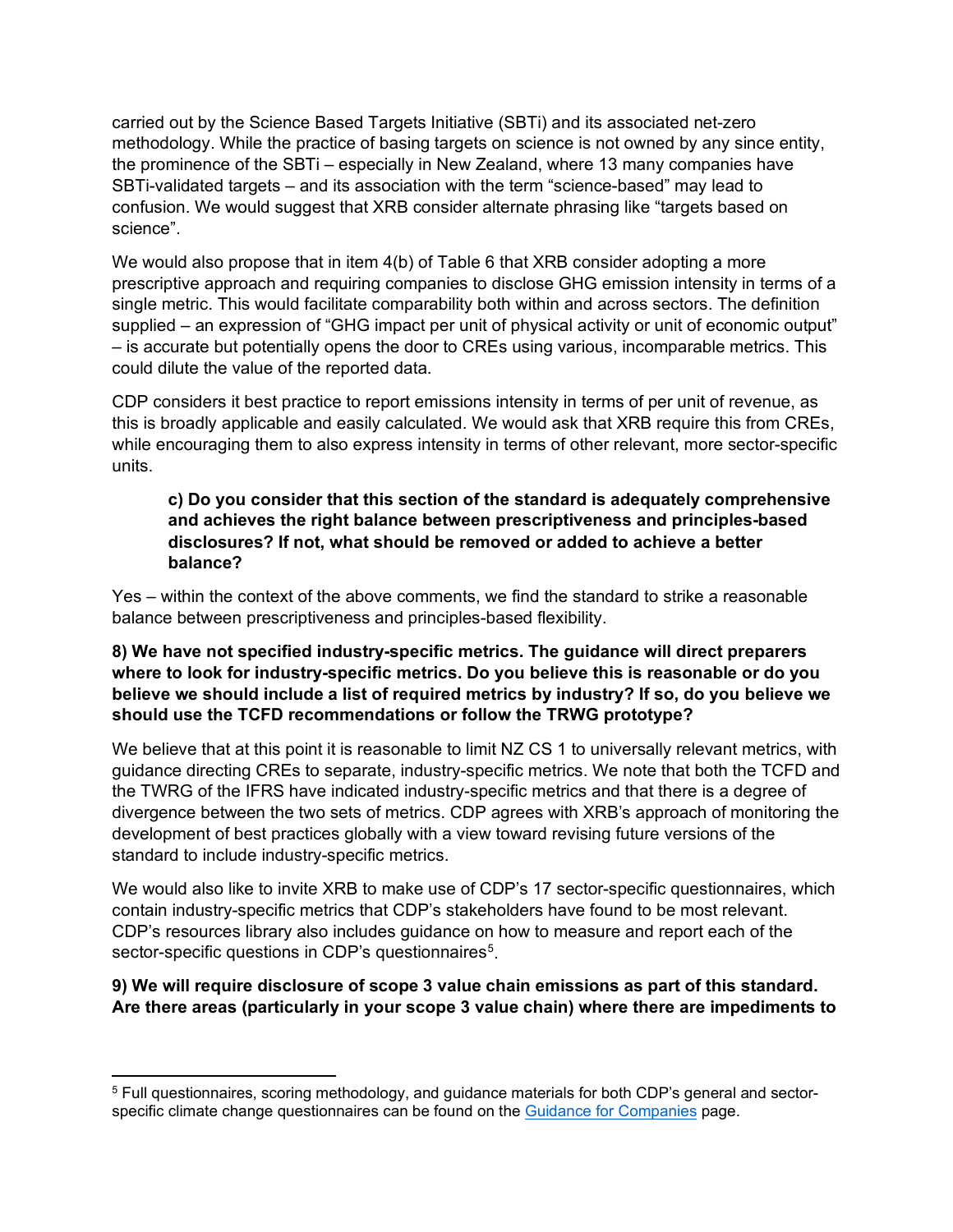#### **measuring at present? If so, what are these areas and when do you think it might be possible to measure these areas?**

While there are challenges to measuring Scope 3 emissions, CDP is not aware of any impediments that would justify removing or limiting the Scope 3 emissions disclosure requirements. As noted in the discussion document, the Greenhouse Gas Protocol has a welldeveloped set of methodologies to measure and report emissions throughout the value chain. The latest TCFD implementation specifically encourages all companies to report Scope 3 emissions $6$ , and following this reporting Scope 3 emissions has become mainstream, being featured in proposed requirements from the United States Securities and Exchange Commission<sup>[7](#page-5-1)</sup> and Bursa Malaysia<sup>[8](#page-5-2)</sup> in March 2022. We see no reason why New Zealand CREs cannot meet the same requirements.

#### **10) Paragraphs 8, 9 and 10 contain specific requirements relating to the disclosure of GHG emissions to facilitate the conduct of assurance engagements in line with the requirement of section 461ZH of the Financial Markets Conduct Act. Do you have any observations or concerns about these proposed requirements?**

No – we consider these requirements reasonable.

#### **11) Do you have any views on the defined terms as they are currently proposed?**

According to the proposed definitions, gross Scope 2 emissions are to be calculated using the location-based methodology. However, the GHG Protocol Scope 2 guidance requires companies to report Scope 2 emissions using both the market- and location-based methods<sup>[9](#page-5-3)</sup>. The CDP scoring system encourages this as well<sup>10</sup>. This practice of "dual reporting" enhances consistency and comprehensiveness of reporting. We would therefore suggest amending the guidance to require CREs to report both location- and market-based figures.

### **12) The XRB has proposed not providing first-time adoption provisions for the Metrics and Targets section of NZ CS 1. Do you agree? Why or why not?**

CDP agrees with this positioning. As noted in the discussion document, the requirement to measure and report GHG emissions across all three scopes does not place an undue burden on CREs. We echo XRB's statement that many of the CRE's risks and opportunities will be embedded throughout the value chain, with Scope 3 emissions being on average 11.4 times greater than direct emissions<sup>11</sup>, and that for this reason it is reasonable to expect all companies to report on Scope 3 emissions. CDP and other organizations regularly provide free, openaccess training on emissions reporting, and CREs should not encounter significant difficulty in building capacity on emissions reporting before the implementation NZ CS 1.

<span id="page-5-0"></span><sup>6</sup> TCFD (2021): [Implementing the Recommendations of the Task Force on Climate-related Financial](https://assets.bbhub.io/company/sites/60/2021/07/2021-TCFD-Implementing_Guidance.pdf)  [Disclosures.](https://assets.bbhub.io/company/sites/60/2021/07/2021-TCFD-Implementing_Guidance.pdf) See page 7.<br><sup>7</sup> US SEC (2022): Enhancement and Standardization of Climate-Related Disclosures.

<span id="page-5-1"></span>

<span id="page-5-2"></span> $8$  Bursa Malaysia (2022): [Consultation Paper No. 1/2022: Review of the sustainability reporting](https://www.bursamalaysia.com/sites/5bb54be15f36ca0af339077a/assets/623a9d3639fba24405b9b892/CP_SustainabilityReporting_23Mar2022__clean-final_.pdf) requirements under the main market and ace market listing requirements.

<span id="page-5-3"></span> $\overline{P}$  WRI (2015): [GHG Protocol Scope 2 Guidance.](https://ghgprotocol.org/sites/default/files/standards/Scope%202%20Guidance_Final_Sept26.pdf) See item 1.5.1.

<span id="page-5-4"></span><sup>&</sup>lt;sup>10</sup> CDP (2021): [CDP Climate Change 2021 Reporting Guidance.](https://guidance.cdp.net/en/guidance?cid=18&ctype=theme&idtype=ThemeID&incchild=1µsite=0&otype=Guidance&tags=TAG-646%2CTAG-605%2CTAG-599) See notes on question C5.1.

<span id="page-5-5"></span><sup>&</sup>lt;sup>11</sup> CDP (2021): [Engaging the chain: driving speed and scale.](https://www.cdp.net/en/reports/downloads/6106)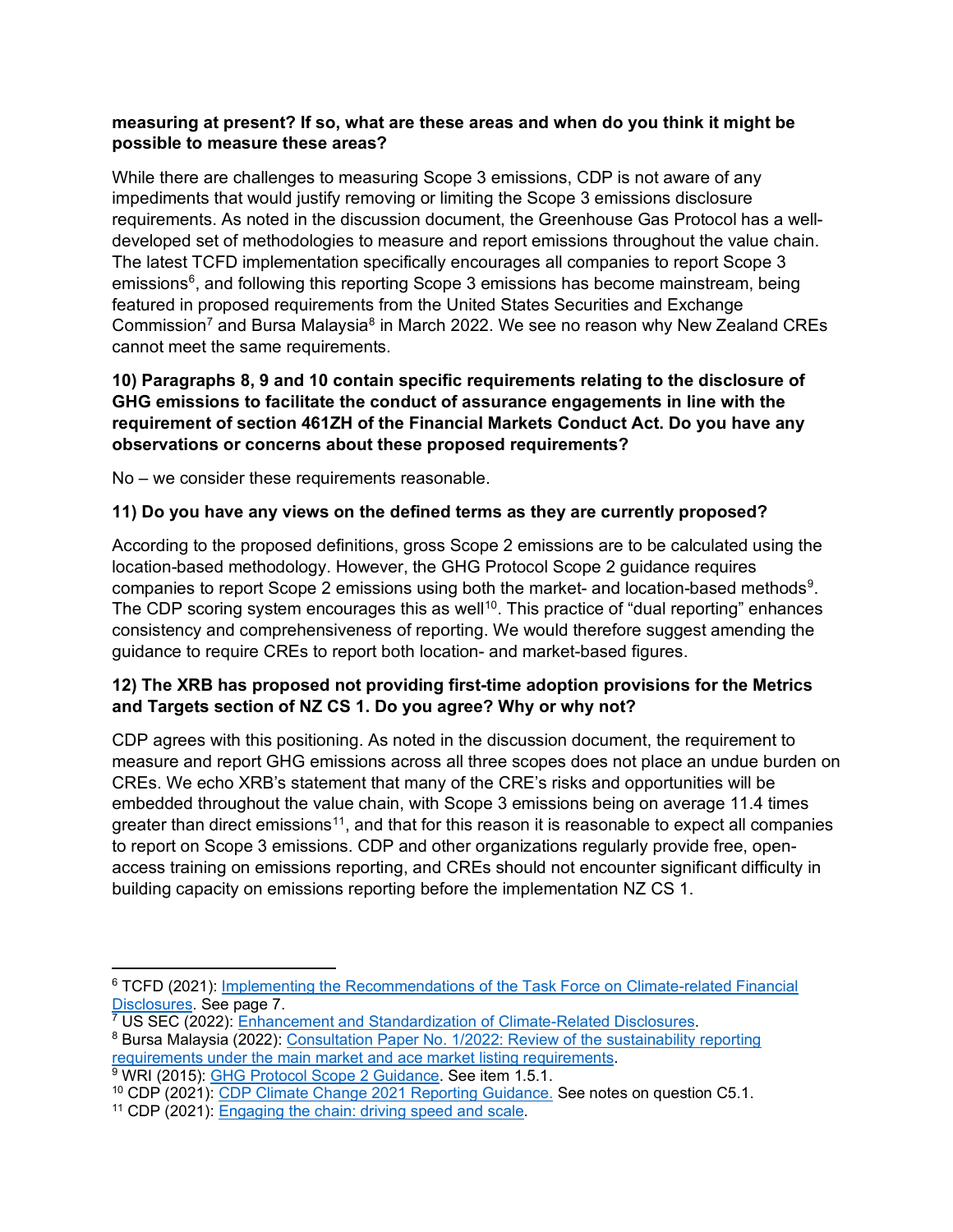#### **13) The XRB proposes that the minimum level of assurance for GHG emissions be set at limited assurance. Do you agree?**

We applaud XRB for requiring assurance of reported GHG emissions. Although assurance is critical to ensuring accountability and building confidence among stakeholders, CDP research indicates that few APAC companies responding to CDP in 2021 provided assurance statements, ranging from less than a quarter of companies providing assurance for Scope 1 and Scope 2 emission to just 15% providing assurance for Scope 3 emissions<sup>12</sup>. The requirement to provide assurance for reported GHG emissions requirement puts NZ CS 1 in some respects ahead of similar reporting requirements in other jurisdictions such as Hong Kong, Malaysia, and Singapore, where assurance remains largely voluntary<sup>13</sup>.

We agree that limited, third-party assurance is an appropriate minimal level of assurance for the initial version of NZ CS 1. CDP's scoring methodology incentivizes companies to provide limited assurance for disclosed emissions, and we consider this to be in line with global investor expectations<sup>[14](#page-6-2)</sup>. Beginning with an initial requirement of limited assurance also NZ CS 1 with the Unites States Securities and Exchange Commission's proposed disclosure requirements<sup>[15](#page-6-3)</sup>.

We further agree with XRB's intention to review the required minimum level of verification once the regime is in place. We would suggest that XRB outline a tentative timeline for increasing the stringency of the assurance requirement to reasonable assurance. Here XRB could again sync with American authorities, which will require reasonable assurance of reported emissions by 2027. CDP also continues to monitor and review its approach to different levels of verification and may increase its scoring methodology as appropriate.

#### **14) The XRB has proposed a definition of material (Information is material if omitting, misstating, or obscuring it could reasonably be expected to influence decisions that primary users make on the basis of their assessments of an entity's enterprise value across all time horizons, including the long term). Do you agree with this definition? Why or why not?**

CDP agrees with this definition of materiality. While we regret that XRB does not consider it possible to adopt the double materiality lens at this juncture, we agree that the financial materiality lens aligns with the recommendations of the TCFD and forms a solid foundation that may eventually be expanded upon to encompass the double materiality approach.

We note that item of 12 in *Table 11: Proposed Materiality section of NZ CS 3* underlines the dynamic, iterative relationship between a company's impact on the climate and the corresponding impacts on enterprise value, signaling that information about environmental impacts could constitute material information. CDP would be happy to provide XRB with evidence, rationales, and other support with respect to the materiality of climate impacts.

We also note that item 4 in Table 11 indicates that CREs may determine, after conducting materiality assessments, that some of the prescribed disclosures would not contain material

<span id="page-6-0"></span><sup>&</sup>lt;sup>12</sup> CDP (2022): Rising to the challenge: how companies in Asia Pacific are preparing for the net-zero

<span id="page-6-1"></span>[economy.](https://cdn.cdp.net/cdp-production/cms/reports/documents/000/006/179/original/How_companies_in_Asia_Pacific_are_preparing_for_the_net-zero_economy_EN.pdf?1648712180)<br><sup>13</sup> See <u>Rule [711B\(3\)](http://rulebook.sgx.com/rulebook/711b)</u> of SGX Mainboard Rules; <u>Appendix 27</u> of HKEx Rulebook; and Bursa Malaysia's [consultation document](https://www.bursamalaysia.com/sites/5bb54be15f36ca0af339077a/assets/623a9d3639fba24405b9b892/CP_SustainabilityReporting_23Mar2022__clean-final_.pdf) on climate-related disclosure.<br><sup>14</sup> CDP (2022): <u>Verification FAQs</u>.

<span id="page-6-2"></span>

<span id="page-6-3"></span><sup>&</sup>lt;sup>15</sup> US SEC (2022): [Enhancement and Standardization of Climate-Related Disclosures.](https://www.sec.gov/files/33-11042-fact-sheet.pdf)